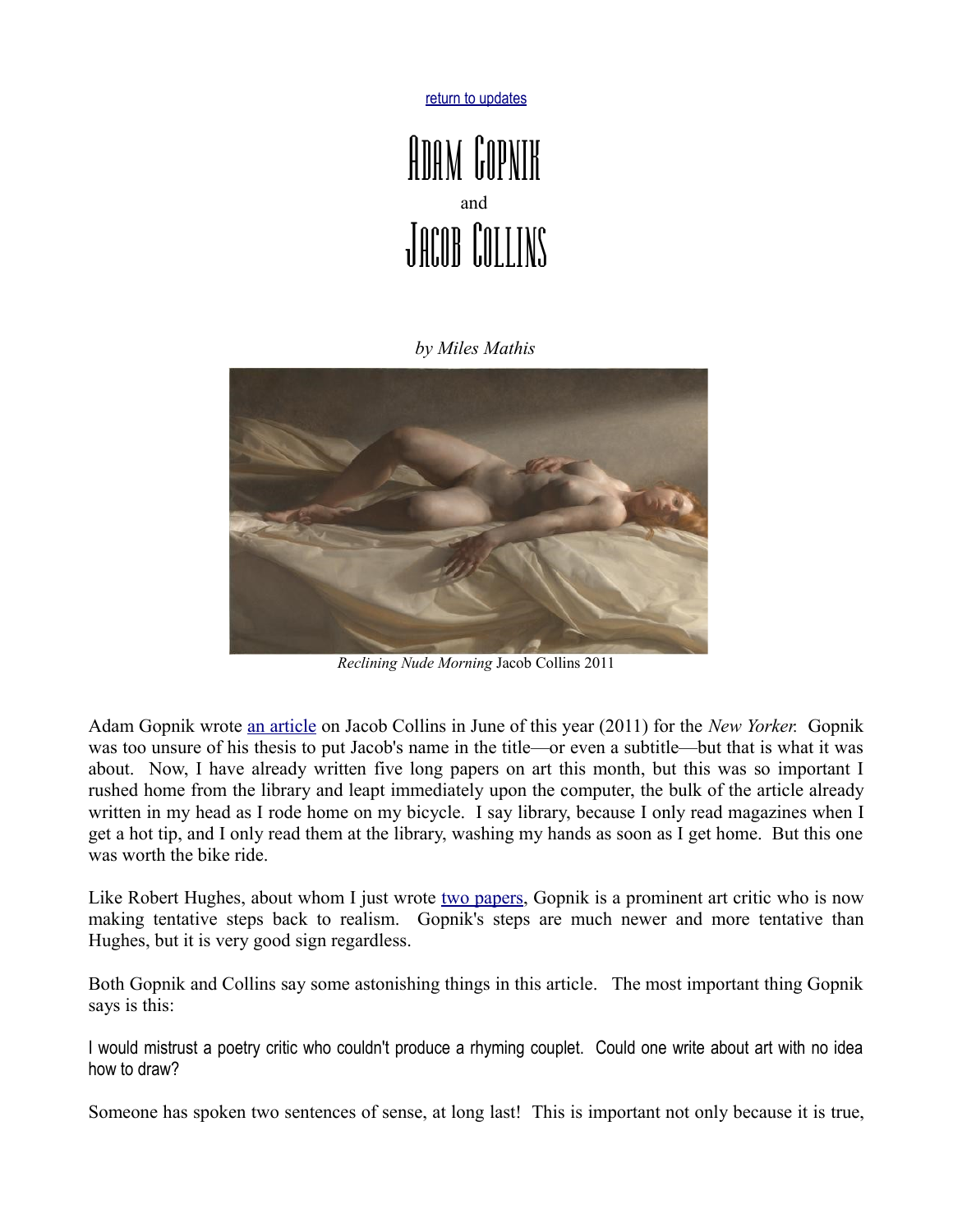and because it has an obvious answer (NO), but because it comes from Gopnik, who has not only been cheerleading for Modernism all his life but also slandering realism. This is not the first time I have written about Gopnik, or quoted him. In one of my most important early writings, ["A Letter from the](http://mileswmathis.com/la.html) [Artist"—](http://mileswmathis.com/la.html)written in the early 90's and published by Art Renewal Center in 2003—I mention this quote of Gopnik, also from the *New Yorker*:

Renaissance illusion had become illustration and could be sustained only by government diktat, as in socialist realism, or by commercial cynicism, as in *Saturday Evening Post* covers.

I responded,

Gopnik confirms Greenberg's "purifying" inventions from 1949 and none the wiser. In letting stand this 50-year-old slander, Gopnik matches Greenberg's presumption without his courage. For he gores an ox that is now assumed to be hornless. Gopnik knows, or thinks he knows, that no one now gives a damn about art except those for whom it is politically expedient. Modern art is expedient for artists who cannot draw or paint or sculpt. And it is expedient for writers who require a language-based art: successful visual art does not require their help or goodwill. And it is expedient for vendors and buyers of art who have no eye and no soul, and who must rely therefore on reputation. And so "realism" has become an easy target at the end of the century. One need not even be coherent in discussing it anymore. Parrot the proper shibboleths and one is a progressive intellectual. In one sentence, Gopnik, parroting Greenberg, whittles object painting down to "illusion," then to illustration, and finally to commerce.

Apparently by summer of 2011 Gopnik no longer stood by that slur, but I have not seen him retract it or any of the others. If Gopnik believed his own new words, upon finding himself unable to draw or to understand drawing, he would have publicly renounced art criticism and found other things to write so beautifully about.

Yes, I said beautifully. Gopnik is a craftsman in his own field and should stick to it. Instead, he uses the rest of the article to backtrack and blow more smoke. Early on he asks, "Why was I unable to do something so painfully simple?" The obvious answer is, "because it is not painfully simple, or simple at all." He makes this clear in the rest of the article, but won't admit it. He just falls back into denial. Later in the article he claims that drawing is like all other things: it is something anyone can learn with effort. But he gives us no evidence of that. Just because he made some minor progress doesn't mean he learned to draw. He could sit in Jacob's class every moment for the rest of his life, and he would still never be able to draw like Jacob. Why? It's a little niggling thing called talent, that the Moderns have wanted to legislate against but that they haven't been able to wipe out of the gene code (or wherever it exists).

The most important thing Jacob says in the article is this:

## Why is beauty less interesting to you than journalism?

Wow, did that leap off the page! The perfect response to Gopnik's question about relevance. Gopnik was asking the question we always get: why not paint "everyday life," including the iphones and laptops and plastic backpacks? This has been the mistaken idea of realism since Theodore Dreiser, hell, since Flaubert and Zola: that "realism" was something to do with unedited reality. But Whistler had an answer for that in the 1880's (art is selection) and Collins has an equally strong answer now. Art is not the visual analog of journalism. Even though Gopnik is writing this article and is doing his usual bang-up job at polishing his own head, it is Collins who comes off as the more interesting art critic. It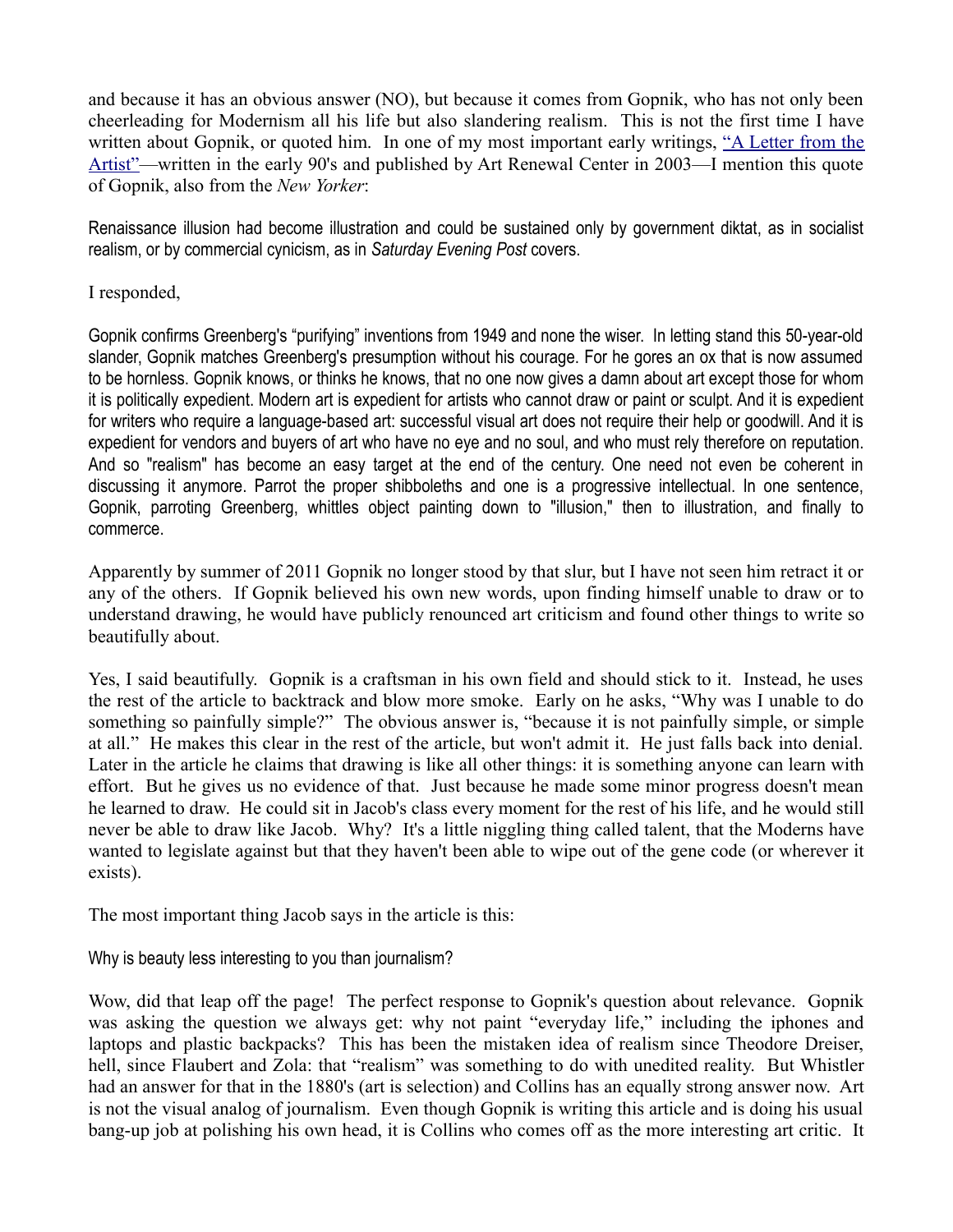is Collins who comes off as the expert. It is Collins who comes off as the genuine article.

Of course the answer is, we would expect journalism to be more interesting to a journalist and beauty to be more interesting to an artist. Which means journalists should write about journalism and artists should write about art.

Speaking of which, in their little discussion of what to call "realism," Jacob makes his only minor stumble, and it may be due to what Gopnik called his "diffidence." We get a roly-poly suggestion of "traditionalism" and then "revivalism," both of which stink. Real art isn't a going-back, it is a being. The fact that our art looks like pre-Modern art isn't due to any revival or reversion, it is due to the simple fact that both are real art. This is what real art *is*. The reason that real artists have had so much trouble tagging their own field is that the answer already existed and was obvious. You don't need to call it pastiche (as Odd Nerdrum did, to his everlasting infamy), or slow art (as Hughes did—it doesn't have to be slow). Just call it art. The term was stolen from us and we just need to steal it back. It is the Moderns that should have come up with a new term, since what they were doing wasn't what had always been called art. They were doing visual theory or visual politics or visual propaganda or visual theft. We are doing art.

Speaking of diffidence, I have to take on Jacob's wife for just a moment. At the beginning of the article we see her shushing Jacob at a dinner party, to be sure he remains diffident. This struck home with me of course, since I am always being kicked under the table by my parents or girlfriends. But Jacob and his wife should learn an important lesson from this article, which is that people are interested in what he has to say, even when or especially when it is contrarian. We can see that even Gopkik, supposedly a staunch supporter of Modernism, was hungry for Jacob's words. When he didn't get them at the dinner party, he ended up seeking them out, spending many of his precious hours searching for them. And, finally, he puts those words in the top magazine in the country. Don't let yourself be shushed, Jacob! We don't need you to be quieter, we need you to be noisier.

Toward the end of the article, Gopnik says that he finds it strange that in his previous writings he should have been "trying to write skillfully about the purposefully skill-less." Another tall truth jumping from the *New Yorker* and leaving it in tatters. So stop doing it, Adam. If you must write about art, write about real artists, and next time put their names in the title where they belong.

When you do, you may want to consider more carefully the whole cardplayer, kibbitzer analogy you used in ths article. Because Jacob is fairly successful [he just had [a big show at Adelson](http://www.adelsongalleries.com/exhibitions/2011-05-11_jacob-collins/) in New York, where he sold 30 of 44 pieces, some for quite high prices], you may not understand the debased place of real art in the current game. You imply the kibbitzers deserve a place at the table as well, since they make the game more interesting. But this misses the point of the entire  $20<sup>th</sup>$  century, and the last decade as well: the kibbitzers took over *all* the tables in the casino and drove the the cardplayers out. Jacob is one of the first cardplayers that has climbed back into the game since Andrew Wyeth played a few hands back in the 70's, and Jacob is still in a minor game in a far smoky corner away from the big bettors. By apologizing for the kibbitzers, you play the "they have rights, too" hand, but that inverts the direction of the unfairness. It is not the kibbitzers that are endangered, it is the cardplayers. You don't need to apologize for the kibbitzers; to be of any use, you need to promote the cardplayers wildly.

We can see this most efficiently by looking at the major museums in New York City. Jacob will never get a show at the Whitney or Guggenheim or MOMA or the Armory or the New Museum, and you will say that is because they are Modern. Yes, but where *will* Jacob get a show? Don't tell me the Metropolitan. I have just [shown](http://mileswmathis.com/monte.pdf) that no artist has gotten a show there since Andrew Wyeth, in 1977